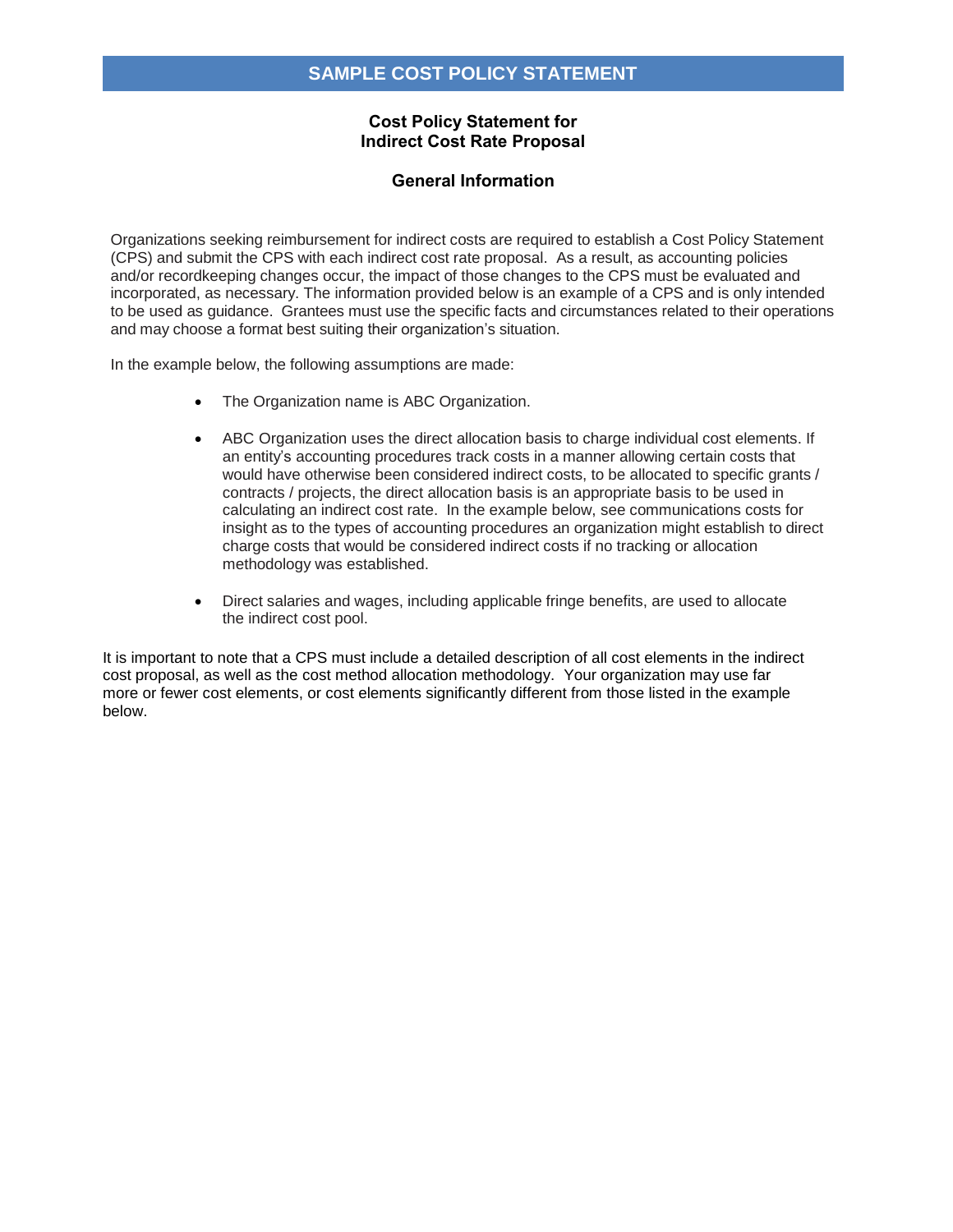#### **COST POLICY STATEMENT ABC ORGANIZATION 555 Anywhere Street Anytown, Illinois 61111 (555) 555-5555**

#### **I. General Accounting Policies**

- A. Basis of Accounting Accrual Basis (could also be Cash, Modified Cash, Regulatory, etc.).
- B. Fiscal Period July 1 through June 30 (your 12 month fiscal period).
- C. Allocation Basis for Individual Cost Elements Direct Allocation Basis (could also be Simplified Allocation Basis).
- D. Indirect Cost Rate Allocation Base Direct Salaries and Wages, including applicable Fringe Benefits (could also be Direct Salaries and Wages, etc.).
- E. Adequate internal controls are maintained to ensure no costs are charged both directly and indirectly to grants or contracts.
- F. Costs and revenues are accumulated in accounts coded for the purpose and type of expense. All costs are required to be supported with detailed documentation.

#### **II. Description of Cost Allocation Methodology -**

#### A. **Salaries and Wages**

Auditable records are maintained to support salaries and wages, regardless of whether those costs are charged directly or indirectly to grants / contracts / projects. A supervisory review is performed and documented by an individual knowledgeable about whether the hours and/or compensation is reasonable for the work performed.

- 1. Direct Costs Most employees direct charge their salary costs since their work is specifically identifiable to specific grants / contracts / projects, or other activities.
- 2. Indirect Costs Some employees perform necessary services indirectly benefitting the activities of the organization, as a whole, and therefore charge their time as indirect costs.
- 3. Mixed Charges Some employees divide their time across organization activities, performing some services directly benefitting specific grants / contracts / projects, or other activities, while also performing services necessary and beneficial to all programs. These employees charge their salary costs to both direct and indirect activities.

#### B. **Fringe Benefits**

Compensated absences, including vacation, sick, and holidays are considered salaries and wages and, as such, are recorded as salaries and wages when used. No separate claims are made for these costs. Compensated absences earned, but not used, are accrued and recorded in the period earned. All employees are covered by Social Security, workers' compensation insurance and unemployment compensation insurance.

Employees working 1,000 hours or more per year are also eligible for the following fringe benefits: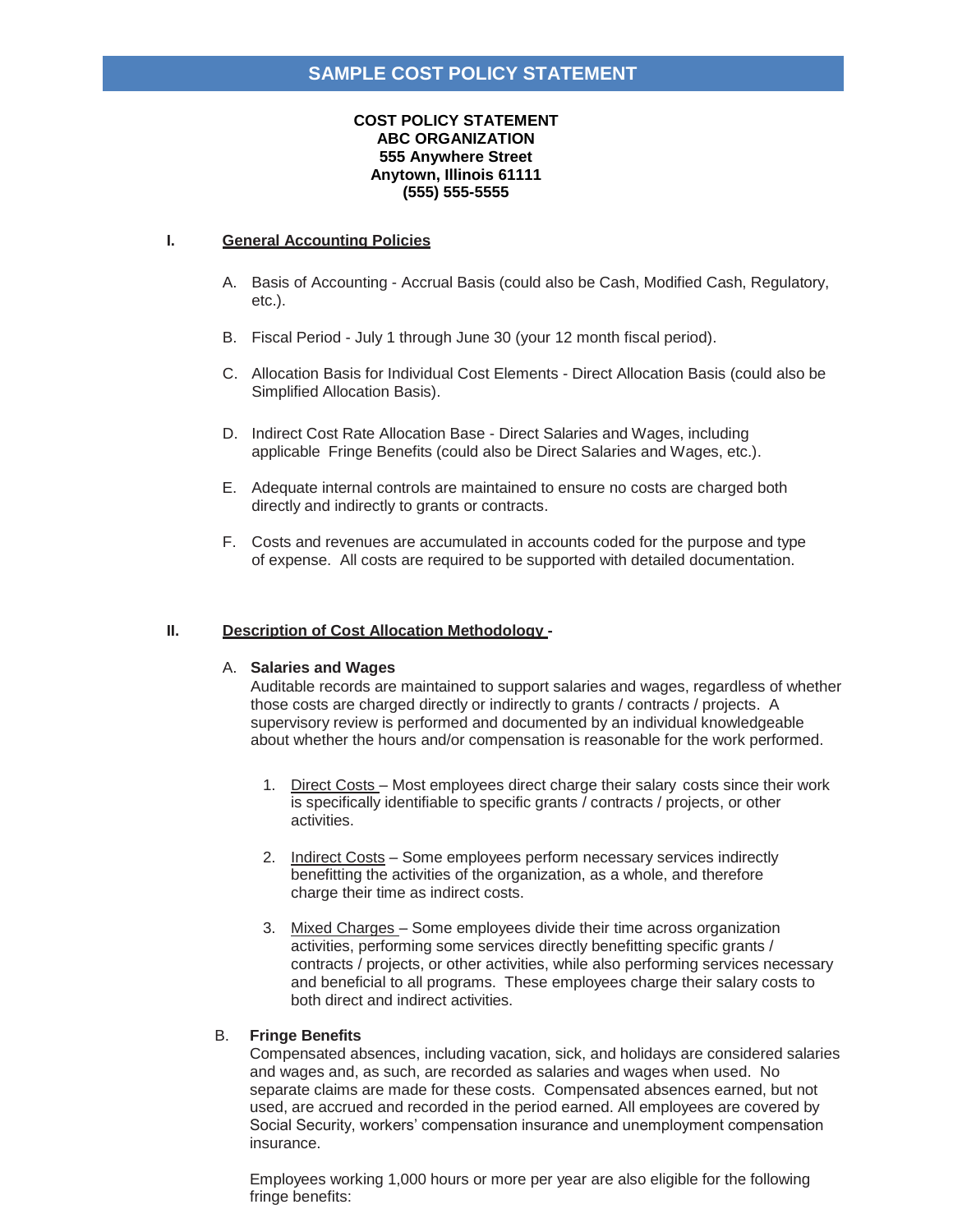- 1. Health insurance
- 2. Life insurance
- 3. Matching contributions to a 401(k) plan

Fringe benefits are tracked by individual employee and charged directly or indirectly in the same manner as salary and wages.

#### C. **Travel**

Travel costs may be charged as either direct or indirect costs depending on the purpose of the trip.

## D. **Board Expenses**

Travel costs related to Board meetings are charged as indirect costs and are limited to those expenses allowed under the Federal Travel Regulations. The annual fee of \$500 paid to each Board member is also charged as an indirect cost.

All other expenses related to the Board are excluded from direct and indirect costs.

## E. **Postage / Materials / Supplies**

To the maximum extent possible, office costs such as postage, material and supplies are direct charged to the grant / contract / project using the item. Postage, materials and supplies used by staff engaged in indirect activities are charged on an indirect basis.

#### F. **Occupancy Expenses**

General maintenance and repair costs are recorded as indirect cost and are allocated based on square footage

Building rental costs are allocated based on square footage and are charged as direct and indirect costs based on whether the space is occupied by staff whose salaries are directly charged or by staff whose salaries are indirectly charged. Costs for space occupied by staff whose salaries are charged on a mixed basis are allocated on a mixed basis in the same ratio as their salaries are allocated. For all common areas, such as conference rooms, reception areas, hallways and restrooms, costs are recorded as indirect costs.

#### G. **Utilities**

Natural gas and electric utilities are recorded as indirect costs and are allocated based on square footage.

#### H. **Communications**

- 1. Internet Total Internet costs are allocated by the number of employees with Internet access and based on whether the user salaries are charged as direct or indirect. Users whose salaries are charged on a mixed basis are allocated on a mixed basis in the same ration as their salaries are allocated.
- 2. Telephone Phone charges are identifiable to individual phone lines and are charged on the same basis as the staff assigned to the phone line.
- 3. Fax Line Pre-assigned user codes are required to send fax messages. An automated log is maintained of all fax transmissions. The cost of fax services is charged on the same basis as the staff assigned to the pre-assigned user code.

# I. **Photocopying/Printing**

Pre-assigned program codes (including codes assigned to administrative functions)